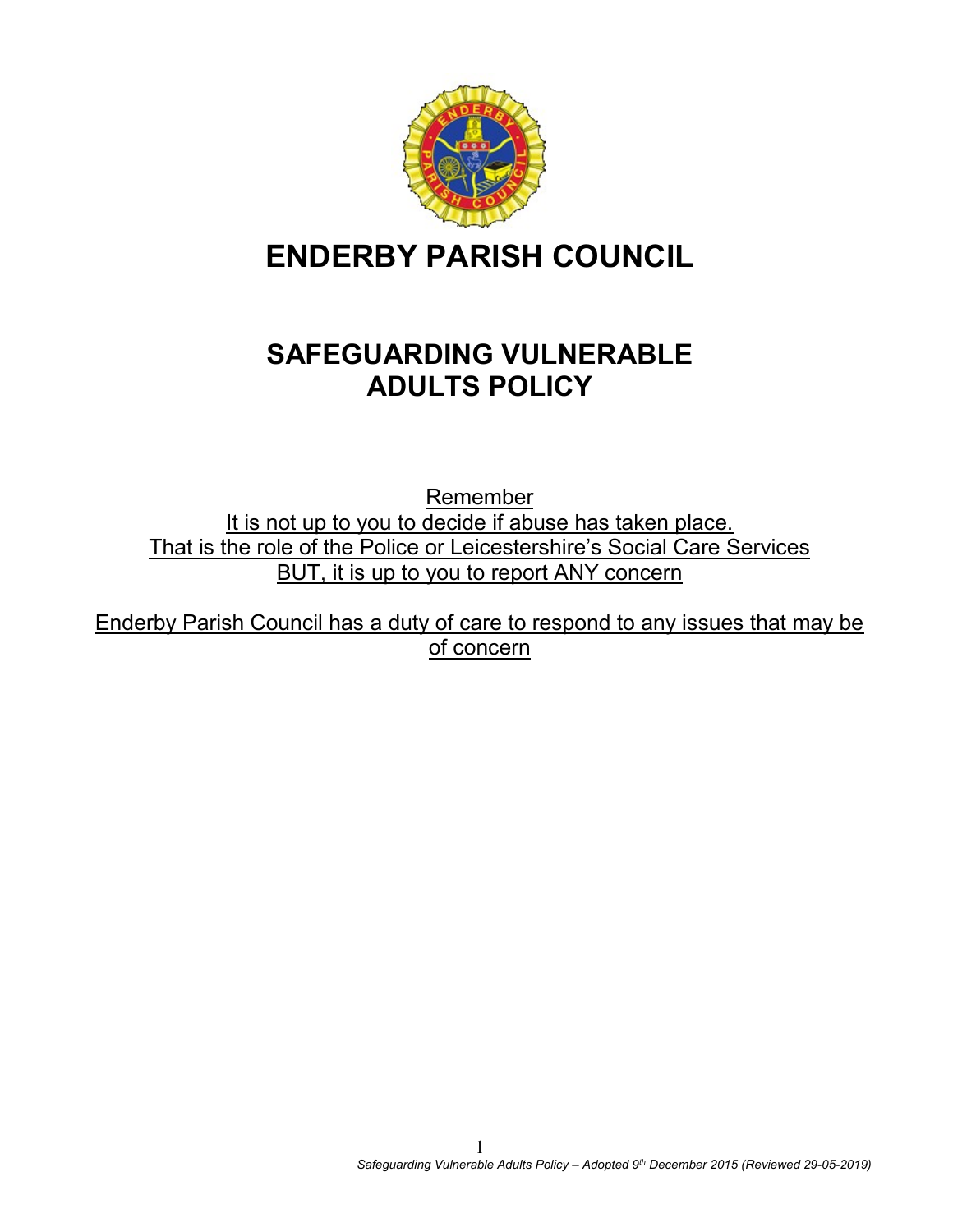#### **SAFEGUARDING VULNERABLE ADULTS POLICY**

Enderby Parish Council acknowledges that all adults have the right to live a life free from abuse and exploitation and is committed to upholding that right.

#### **Principle**

No one shall be subjected to inhuman or degrading treatment.

#### **Aim of the Policy**

The aim of this policy is to outline the practice and procedures for Councillors, employees of Enderby Parish Council and volunteers to contribute to the prevention of abuse of vulnerable adults through raising awareness and providing a clear framework for action when abuse is suspected. It is aimed at protecting the vulnerable adult and the Councillor, employee or volunteer, recognising the risks involved in lone working. The policy covers all areas of the Council's work.

#### **Who is a Vulnerable Adult?**

A vulnerable adult is any person aged 18 years or over who is, or may be, unable to take care of him or herself or who is unable to protect him or herself against significant harm or exploitation. This may be because he or she has a learning disability, a mental health problem, (including an addiction to alcohol or drugs), a disability, a sensory impairment, is old and frail, or has some form of illness.

All adults, irrespective of age, culture, disability, gender, language, racial origin, socio-economic status, religious belief and/or sexual orientation, have the right to be protected from abuse.

#### **Training**

Enderby Parish Council (including the Enderby Library Volunteer Recruitment Panel) will, by recruiting, training and supporting Councillors, staff and volunteers safeguard and protect vulnerable adults from abuse and minimise any risk to themselves.

#### **Vulnerable Adult Rights**

The rights of vulnerable adults to live a life free from neglect, exploitation and abuse are protected by the Human Rights Act 1998. Specifically, a vulnerable adult's right to life is protected (under Article 2); their right to be protected from inhuman and degrading treatment (under Article 3); and their right to liberty and security (under Article 5).

#### **Values and Principles**

**Access to information and knowledge**: All vulnerable adults will have access to information that they can understand to make an informed choice, including access to expert knowledge and advocacy, as required;

**Choice**: All vulnerable adults will have the opportunity to select independently from a range of options based on clear and accurate information;

**Confidentiality**: Information about vulnerable adults will be managed appropriately and there will be a clear understanding of confidentiality;

**Consen**t: All vulnerable adults have the right to be supported to make their own decisions and to give or withhold their consent to an activity or service. Consent is a clear indication of a willingness to

 $\mathfrak{D}$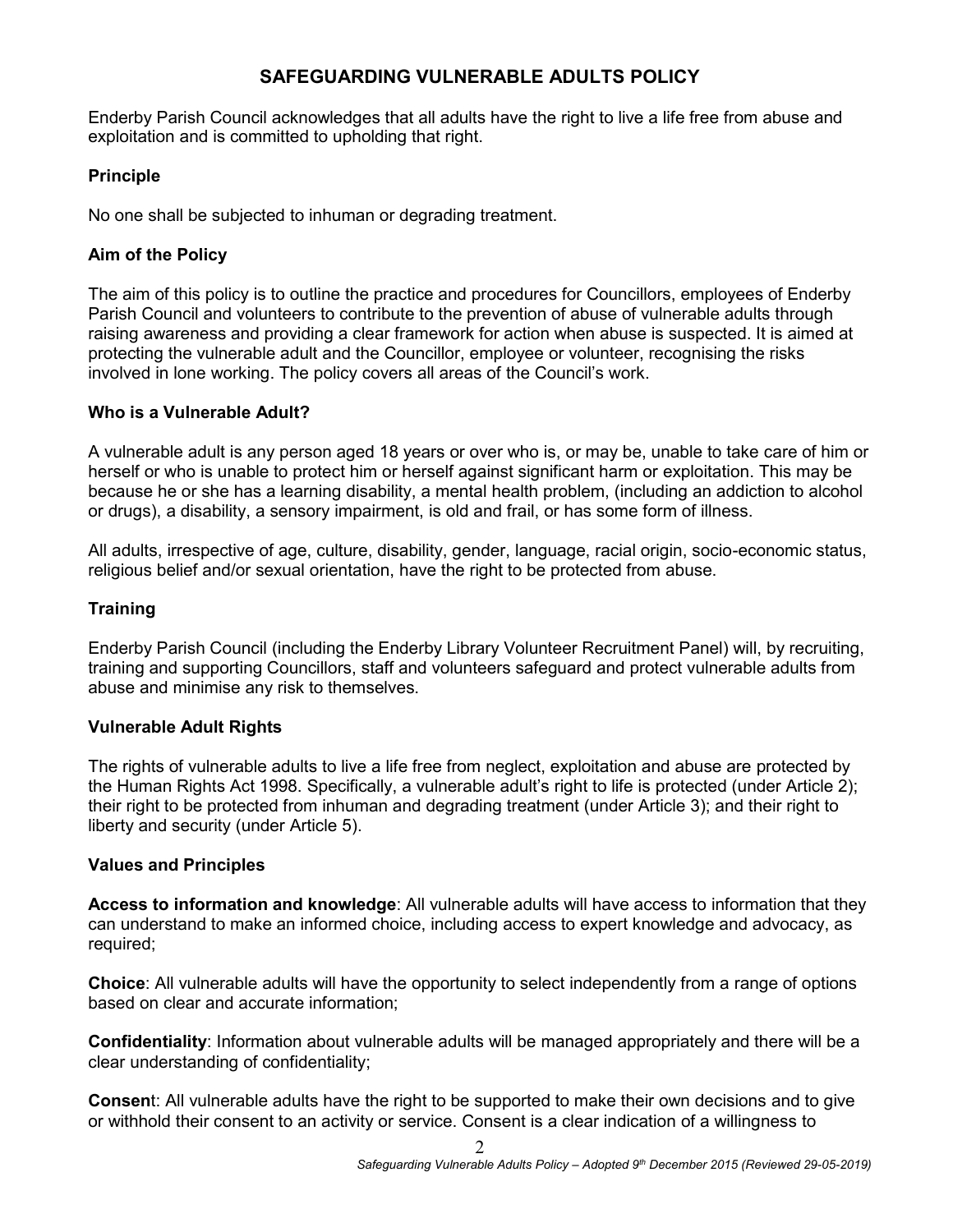participate in an activity or to accept a service. It may be signaled verbally, by gesture, by willing participation or in writing. No one can give, or withhold, consent on behalf of another adult unless special provision for particular purposes has been made for this, usually by law;

**Dignity and respect**: All vulnerable adults will be accorded the same respect and dignity as any other adult, by recognising their uniqueness and personal needs;

**Equality and diversity**: All vulnerable adults will be treated equally and their background and culture will be valued and respected;

**Fulfillment:** All vulnerable adults will be invited to engage in activities and offered services that enable them to fulfill their ability and potential;

I**ndependence:** All vulnerable adults will have as much control as possible over their lives whilst being safeguarded against unreasonable risks;

**Privacy**: All vulnerable adults will be free from unnecessary intrusion into their affairs; and there will be a balance between the individual's own safety and the safety of others;

**Safety:** All vulnerable adults will feel safe, without fear of violence, neglect or abuse in any form;

**Support:** All vulnerable adults will be supported to report any form of abuse and to receive appropriate support.

#### **Categories of abuse**

Abuse is the harming of another individual usually by someone who is in a position of power, trust or authority over that individual.

- Physical abuse, including hitting, slapping, pushing, kicking, restraint, or inappropriate sanctions;
- Sexual abuse, including rape and sexual assault or sexual acts to which the vulnerable adult has not consented, or could not consent or was pressured into consenting;
- Psychological abuse, including emotional abuse, threats of harm, humiliation, blaming, controlling, intimidation, coercion, harassment, verbal abuse or isolation;
- Financial or material abuse, including theft, fraud, exploitation, pressure in connection with wills, property or inheritance or financial transactions, or the misuse or misappropriation of property, possessions or benefits;
- Neglect and acts of omission, including ignoring medical or physical care needs;
- Discriminatory abuse, including racist, sexist, that based on a person's disability, and other forms of harassment, slurs or similar treatment.

#### **Action on Disclosure of Abuse**

Whilst it may be hard to report a concern about a colleague, the safety and protection of a vulnerable person is paramount. At all times, urgent action must be taken.

A Councillor, staff member or volunteer who comes across a case of suspected abuse must report it to the Designated Safeguarding Officer (the Clerk to the Council).

**It is not the responsibility of the person reporting the incident to decide whether or not abuse has occurred but it** *is* **that person's responsibility to report their concerns.**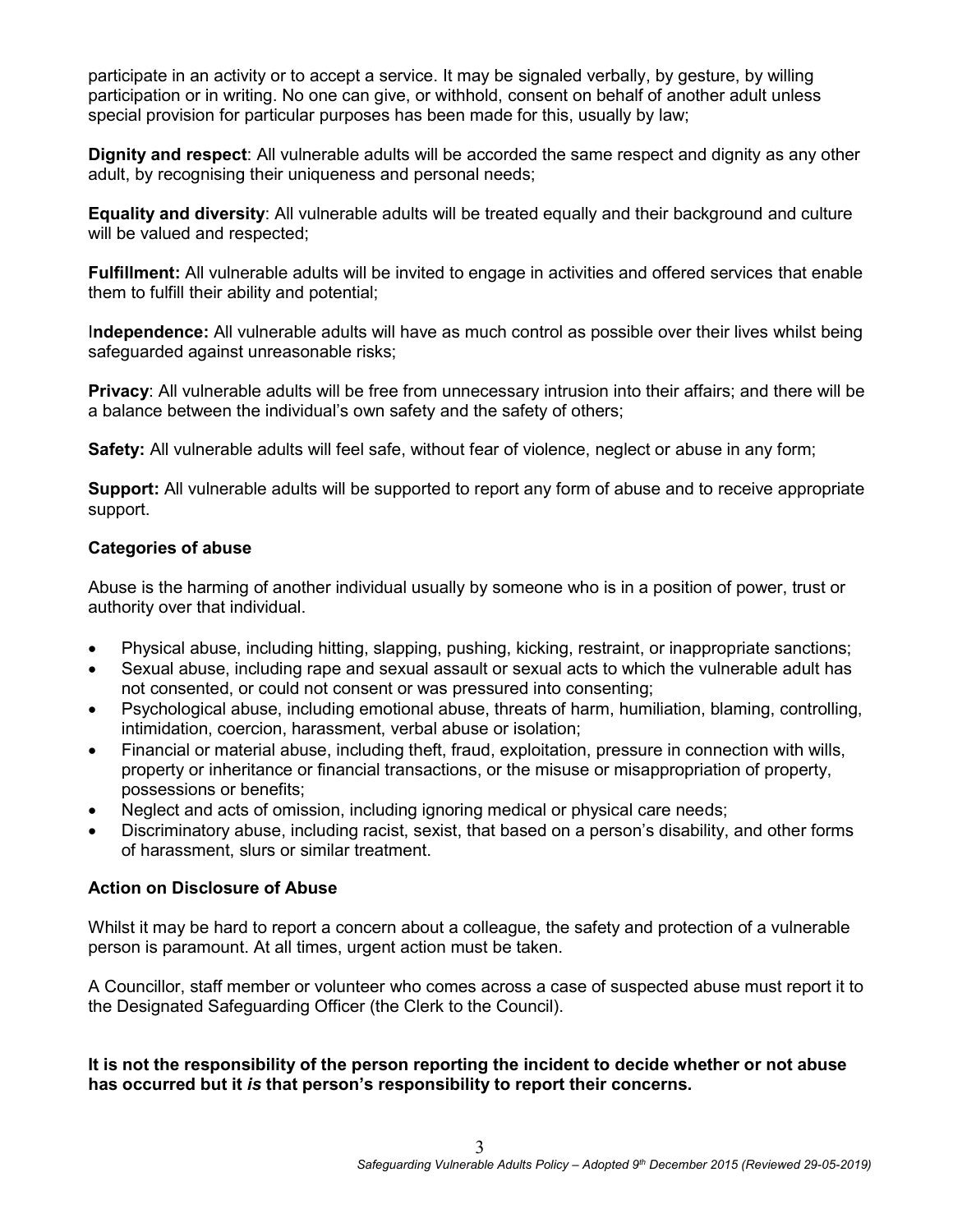The Designated Safeguarding Officer will determine any action or referral necessary to the relevant authority e.g. the police or social care services without delay.

In the case of an allegation being made about the Designated Safeguarding Officer, concerns should be reported to the Assistant Clerk to the Council for further action. Where an incident involves an elected member, it should be reported to the Monitoring Officer, Blaby District Council.

It is important that written records of any incidents or concerns must be made as soon as possible, including and a record of conversations with the vulnerable person. Concerns about a vulnerable adult's welfare must always be recorded in writing, whether or not further action is taken

Full written records will be maintained of all disclosures and actions following disclosure of any incident.

At the close of discussion, there must be clear and explicit recorded agreement about who will be taking what action, or that no further action will be taken.

#### **Action will be taken having regard to Enderby Parish Council Policies:-**

- Equality & Inclusion Policy
- Code of Conduct
- Children & Young People's Safeguarding Policy & Procedures
- Disciplinary & Grievance Policy
- Health & Safety Policy
- Complaint's Procedure
- Enderby Library Volunteer Management & Supervision Policy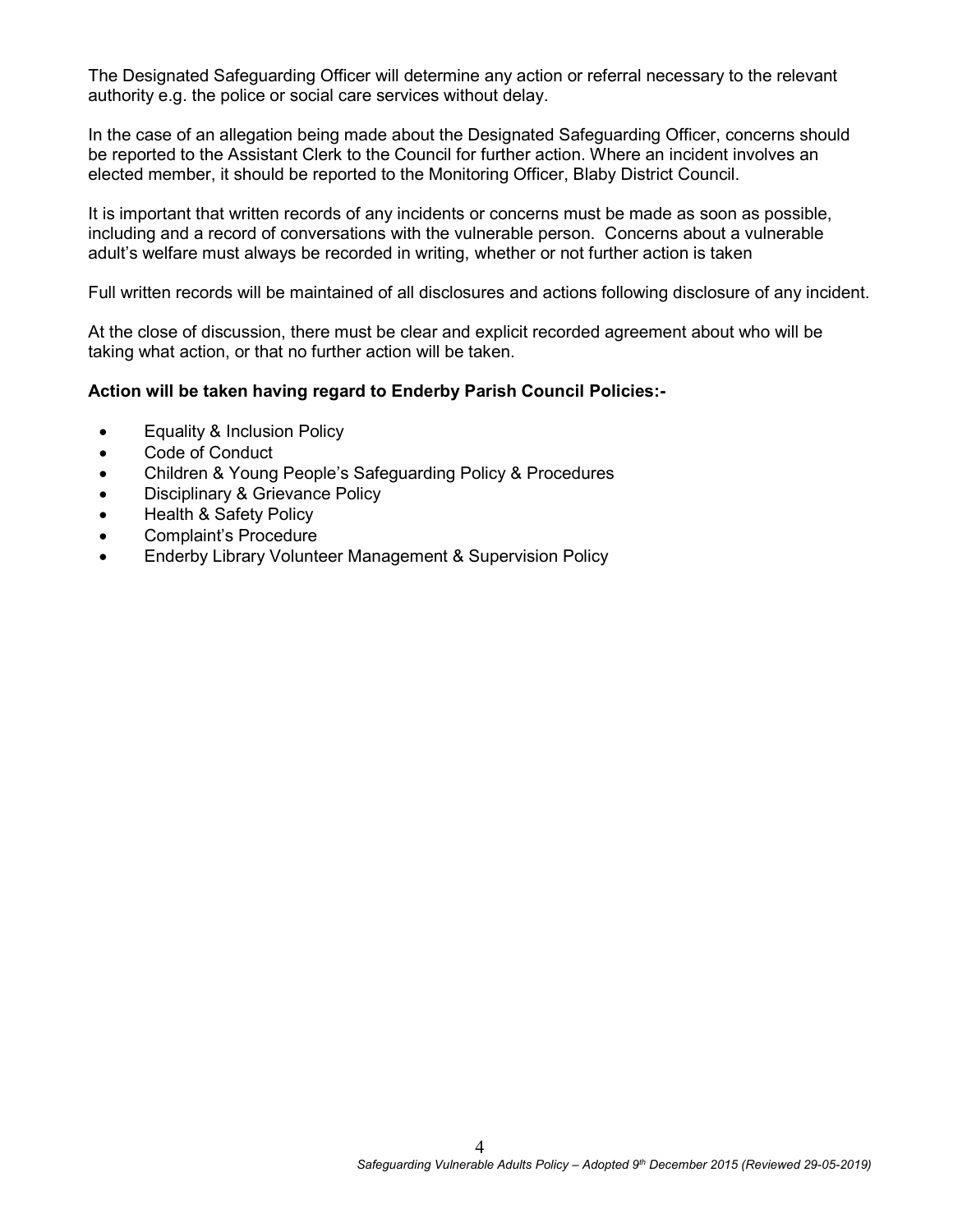## **Vulnerable Adult Safeguarding Incident Reporting Form**

### **All Information will be treated in strict confidence**

| Date:                                                                                            | Time: |                                           | Venue: |  |  |
|--------------------------------------------------------------------------------------------------|-------|-------------------------------------------|--------|--|--|
| <b>Your Name:</b>                                                                                |       |                                           |        |  |  |
| <b>Your Position:</b>                                                                            |       |                                           |        |  |  |
| <b>Name of Vulnerable Adult:</b>                                                                 |       |                                           |        |  |  |
| <b>Adult's Address:</b>                                                                          |       |                                           |        |  |  |
| Tel.No:                                                                                          |       |                                           |        |  |  |
| Gender M / F                                                                                     | Age:  | <b>Religious &amp; Ethnic background:</b> |        |  |  |
| Name, Address and telephone number of Next of Kin or Carer (if known and if applicable):         |       |                                           |        |  |  |
|                                                                                                  |       |                                           |        |  |  |
| Any identified Disability or Special Factors                                                     |       |                                           |        |  |  |
| Are you reporting your own concerns or passing on those of someone else?                         |       |                                           |        |  |  |
| Brief description of what prompted the concerns (include dates, times etc. of specific incidents |       |                                           |        |  |  |
|                                                                                                  |       |                                           |        |  |  |
|                                                                                                  |       |                                           |        |  |  |
|                                                                                                  |       |                                           |        |  |  |